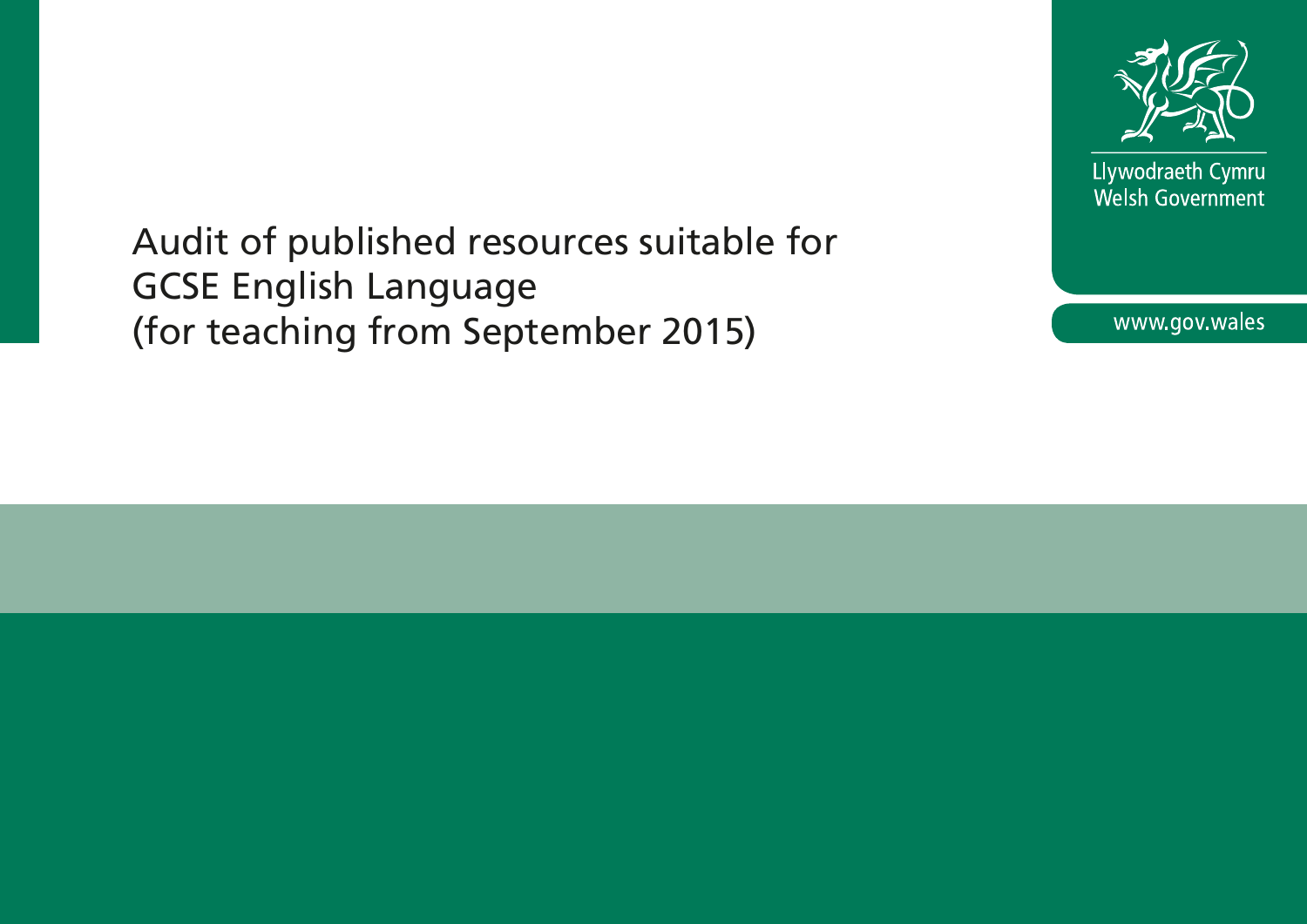# Audit of published resources suitable for GCSE English Language (for teaching from September 2015)

#### **Audience**

Schools and teaching practitioners in Wales; school improvement officers; challenge advisors in consortia and local authorities.

#### **Overview**

This document provides an audit of existing materials that are specifically relevant to the new GCSE English Language specification in Wales. The expectation is that many of these materials will be readily available in English department stockrooms and classrooms across Wales. The purpose of the audit is to identify resources that schools can continue to utilise with the new GCSE English Language, for teaching from September 2015.

#### **Action required**

Teachers are asked to use this guidance as a reference document to help determine any existing resources they may already have to support the new GCSE English Language qualification.

#### **Further information**

Enquiries about this document should be directed to: Qualifications and Regulation Division Department for Education and Skills Welsh Government Tŷ'r Afon Bedwas Road Bedwas **Caerphilly** CF83 8WT Tel: 01443 663725 e-mail: QualsReform@wales.gsi.gov.uk

### **Additional copies**

This document can be accessed from the Welsh Government's website at www.gov.wales/educationandskills

### **Related documents**

*Review of Qualifications for 14 to 19-year-olds in Wales* (2012) www.gov.wales/consultations Information about all the new and revised GCSEs, AS and A levels to be introduced in Wales for teaching from 2015 and beyond is available on the Qualifications Wales website at www.qualificationswales.org This document is also available in Welsh. The Welsh document will be an audit of published resources suitable for GCSE Welsh Language.

#### **OGL**

© Crown copyright June 2015 WG24601 Digital ISBN 978 1 4734 3178 2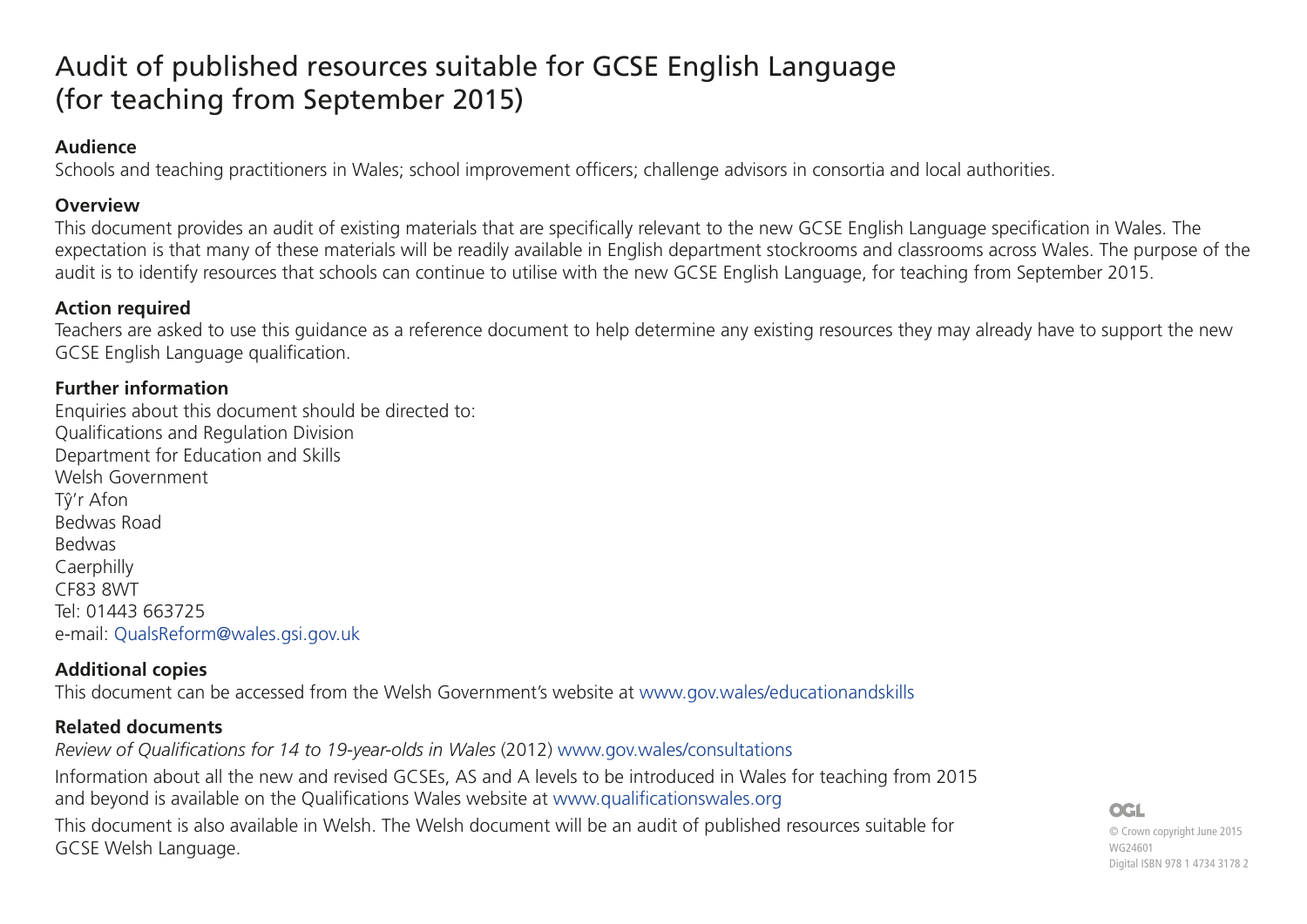## **GCSE ENGLISH LANGUAGE • FOR TEACHING FROM SEPTEMBER 2015**

#### **Audit of published resources**

#### **Introduction**

Currently, English departments will have resources to support their teaching of GCSE English Language, and colleagues will be familiar with the challenge of adapting their finite funds to changes in specifications during the GCSE years, now stretching back over 25 years.

This is an audit of existing materials that could still be relevant to the new GCSE English Language specification in Wales. Many of these materials will be readily available in some English department stockrooms and classrooms across Wales.

Although the WJEC GCSE English Language accredited by Welsh Government for teaching from 2015 is significantly different in terms of approach from those to be taught in England, and those that have previously been taught in Wales, one would expect that all professionally produced GCSE English materials would, in many ways, continue to be useful in students' subject development, as Reading, Writing and Oracy skills remain at the heart of the qualification.

#### **UNIT 1: ORACY/SPEAKING & LISTENING**

Task 1 – Individual **Researched** Presentation… based on **set themes**.

Task 2 – Responding and Interacting… **written and/or visual stimuli**

... half of available credit for… **appropriate register, grammatical accuracy and range of sentence structures**… with the remainder for… **content and organisation**.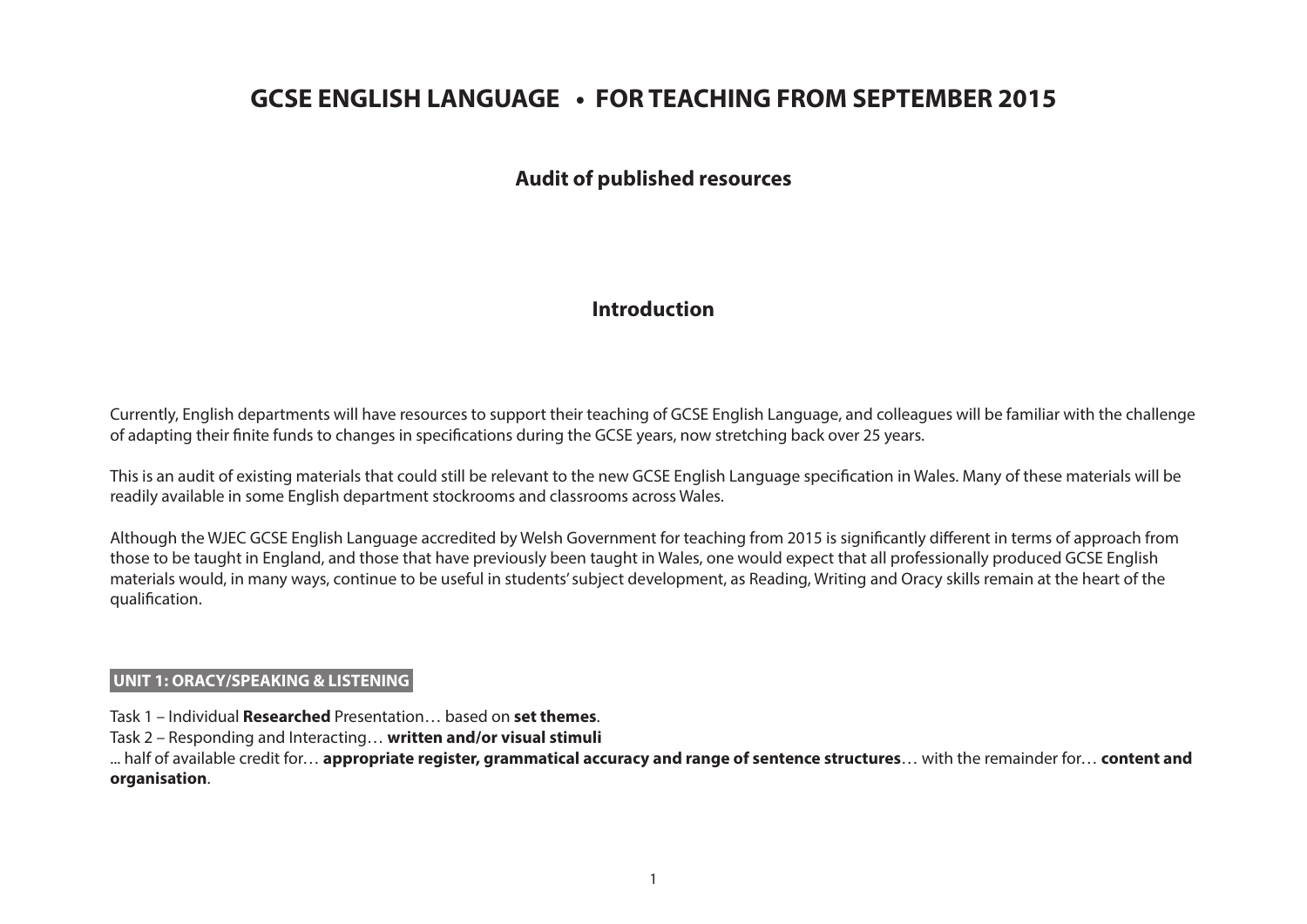#### **UNIT 2: READING AND WRITING**

Reading – **one description, one narration and one exposition text**… **structured questions** … also … **editing task** understanding short texts at word, sentence and text level.

Writing – one task from choice of two that could be either **description**, **narration**, or **exposition** … also… **proof-reading task**.

#### **UNIT 3: READING AND WRITING**

Reading – **one argumentation**, **one persuasion and one instructional text**… **structured questions**.

Writing – **one argumentation task** and **one persuasion writing task**.

For all writing tasks... half of the marks… **for communication and organisation** (**meaning, purpose, readers and structure**) and the other half for **writing accurately** (**language, grammar, punctuation and spelling**).

"GCSE English language will focus primarily on the functional aspects of language. The term 'functional' here should be considered in the broad sense of providing learners with the skills and abilities they need to take active and responsible roles in their communities, everyday life, the workplace and in educational settings."

Since mainstream publishers in England began to show an interest in WJEC English because of the increased support for WJEC amongst English schools, two publishers have had their products endorsed with the WJEC logo – Oxford University Press and Pearson (Heinemann). While sales of textbooks are not typically as high in Wales as they are in England, many schools will be aware of these materials, so they form the major part of this audit.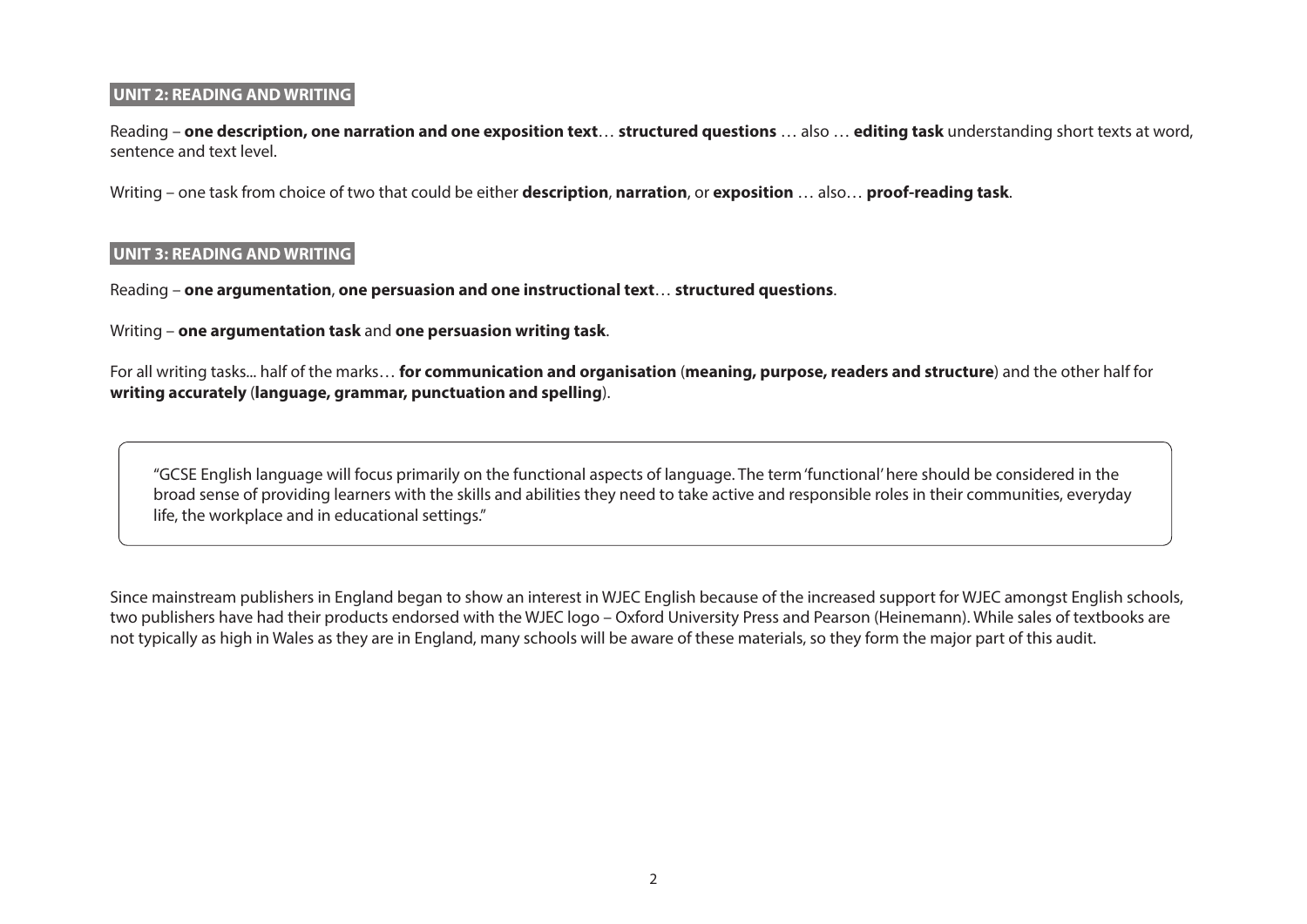### **OXFORD UNIVERSITY PRESS – WJEC endorsed**

| <b>TITLE</b>                 | <b>PUBLICATION DATAILS</b>                     | <b>FURTHER DETAILS</b>                                                                                                                        | <b>DESCRIPTION</b>                                                                                                                                                                                                                                                                                                                                                          |
|------------------------------|------------------------------------------------|-----------------------------------------------------------------------------------------------------------------------------------------------|-----------------------------------------------------------------------------------------------------------------------------------------------------------------------------------------------------------------------------------------------------------------------------------------------------------------------------------------------------------------------------|
| <b>WJEC Coursework Guide</b> | Roger Lane, 2002<br>ISBN:<br>978-0-19831-887-3 | Speaking and Listening<br>Open writing<br>Closed writing                                                                                      | This unit has individual pages of good advice on<br>speakng, certainly for building confidence in the<br>classroom. Also included are some <b>advice sheets for</b><br>types and processes of writing, and some examples<br>of student work.                                                                                                                                |
| <b>WJEC Students' Book</b>   | Roger Lane, 2003<br>ISBN:<br>978-0-19831-884-2 | 1. Prose reading<br>2. Descriptive / imaginative<br>writing<br>3. Non-fiction and media reading<br>4. Transactional and discursive<br>writing | Reading: plenty of short-text work in sections 1 and<br>3, allowing the opportunity to supply structured<br>questions.<br>Writing: student writing of some merit in sections<br>2 and 4, with still relevant advice for writing under<br>pressure.<br>Units 2.3 and 4.3 cover technical accuracy issues in<br>descriptive/imaginative writing and transactional<br>writing. |
| <b>WJEC Teacher's Guide</b>  | Roger Lane, 2003<br>ISBN:<br>978-0-19831-496-7 | 1. Prose reading<br>2. Descriptive / imaginative<br>writing<br>3. Non-fiction and media reading<br>4. Transactional and discursive<br>writing | This quide provides authentic exemplar responses<br>to all of the reading and writing tasks in the Students'<br>Book above. These could be used as they stand or<br>could be re-jigged as answers to more focused<br>questions.                                                                                                                                             |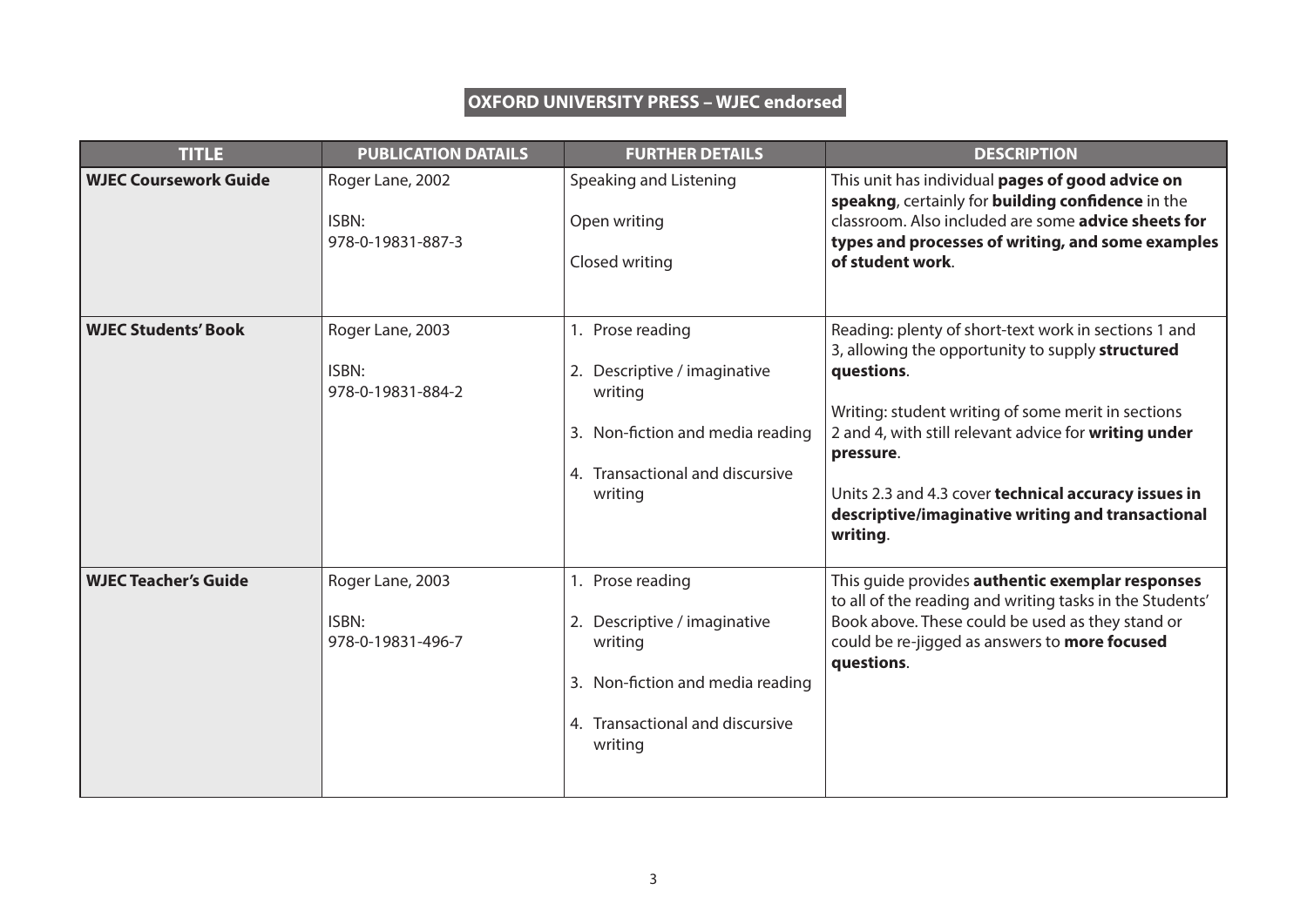| <b>Revise WJEC GCSE English</b>                      | Roger Lane, 2004           | 1. Prose reading                           | In this 48 page volume, there are four sets of reading<br>materials, sets of questions and writing tasks, and                                                     |
|------------------------------------------------------|----------------------------|--------------------------------------------|-------------------------------------------------------------------------------------------------------------------------------------------------------------------|
|                                                      | ISBN:<br>978-0-19831-886-6 | 2. Descriptive / imaginative<br>writing    | sample answers. This material would lend itself to<br>re-jigging with structured questions for reading, with<br>the sample reading answers providing the correct  |
|                                                      |                            | 3. Non-fiction and media reading           | distractors for multiple-choice questions.                                                                                                                        |
|                                                      |                            | 4. Transactional and discursive<br>writing |                                                                                                                                                                   |
| <b>WJEC Foundation Tier</b><br><b>Students' Book</b> | Roger Lane, 2006           | 1. Prose reading                           | A full re-visit of everything in the 2003 Students' Book,<br>but all cast in more basic language. Characterised by                                                |
|                                                      | ISBN:<br>978-0-19834-974-7 | Descriptive / imaginative<br>2.<br>writing | very direct definitions and instructions, the latter<br>under the regular heading of 'The Brainwash Box'.<br>Units 2.3 and 4.3 are devoted to technical accuracy, |
|                                                      |                            | 3. Non-fiction and media reading           | but at a less demanding level.                                                                                                                                    |
|                                                      |                            | 4. Transactional and discursive<br>writing |                                                                                                                                                                   |
| <b>WJEC Foundation Tier</b><br><b>Teacher's Book</b> | Roger Lane, 2006           | 1. Prose reading                           | Like the Teacher's Guide 2003 above, this guide<br>provides authentic exemplar responses to all of the                                                            |
|                                                      | ISBN:<br>978-0-19834-975-4 | Descriptive / imaginative<br>2.<br>writing | tasks in the Foundation Students' Book, including<br>timely proof-reading exercises that focus on basic<br>spellings etc.                                         |
|                                                      |                            | 3. Non-fiction and media reading           | There are also poster-style pages for display and                                                                                                                 |
|                                                      |                            | 4. Transactional and discursive<br>writing | support/planning pages for the tasks.                                                                                                                             |
| <b>WJEC GCSE English</b>                             | Roger Lane, 2010           | 1. Reading                                 | The chapters on creative writing (2.1) and writing on<br>information and ideas (2.2) are highly relevant to the                                                   |
|                                                      | ISBN:<br>978-0-19831-082-2 | 2. Writing                                 | respective areas of the new specification. The first<br>chapter on speaking and listening (3.1) covers issues                                                     |
|                                                      |                            | 3. Speaking and Listening                  | that are at the forefront of the new requirements for<br>the assessment of Oracy in Wales.<br>Tasks and sample responses are the backbone of this<br>book.        |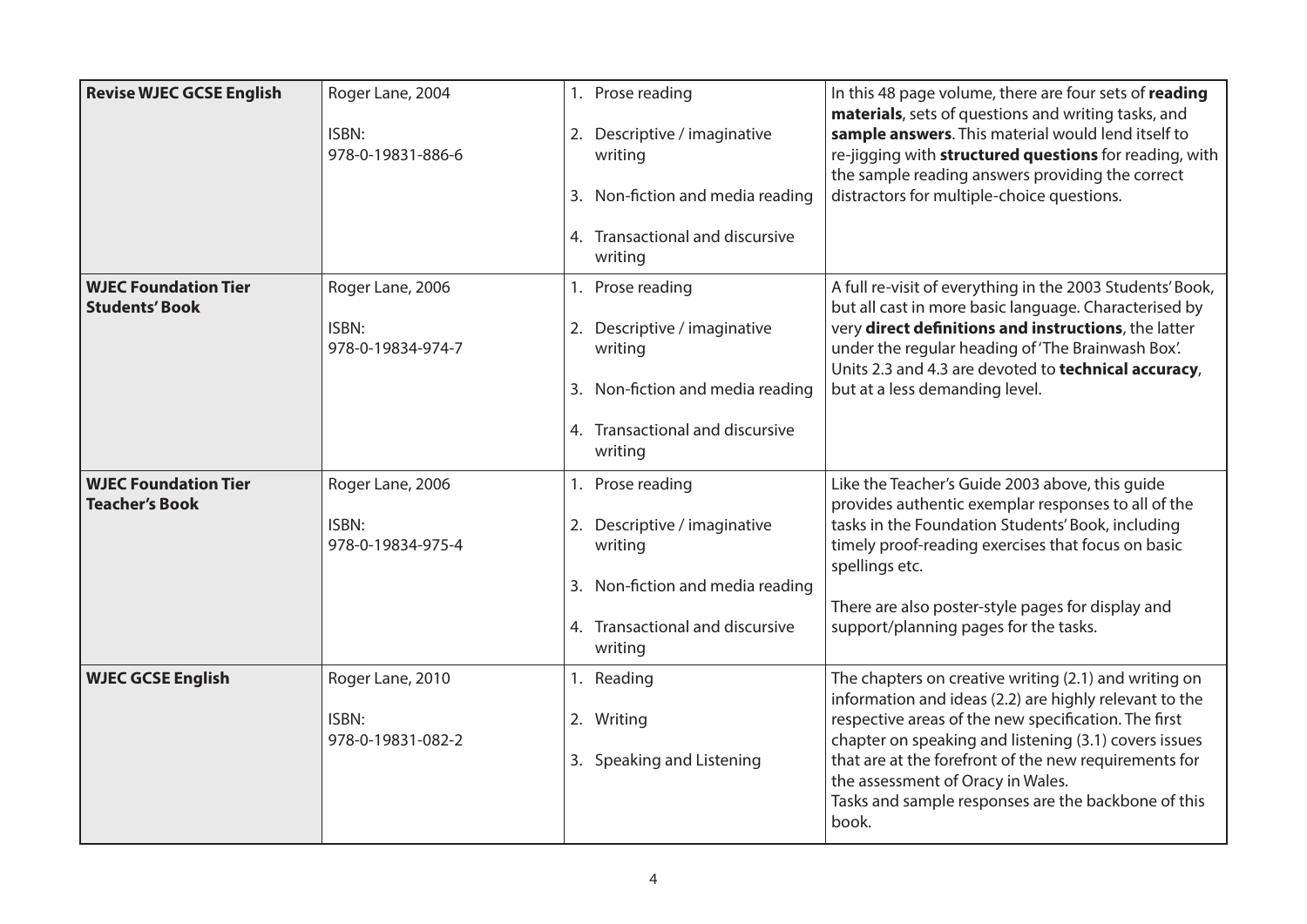| <b>WJEC GCSE English:</b><br><b>Foundation Book</b>   | Roger Lane, 2011           | Reading                      | This Foundation Book follows the structure of the<br>2010 book (above) and develops the same principles                             |
|-------------------------------------------------------|----------------------------|------------------------------|-------------------------------------------------------------------------------------------------------------------------------------|
|                                                       | ISBN:<br>978-0-19831-083-9 | 2. Writing                   | in Writing and Speaking and Listening. In an<br>environment with little task-setting advice for S&L,                                |
|                                                       |                            | Speaking and Listening<br>3. | this chapter could be very useful. Tasks and sample<br>responses are the backbone of this book.                                     |
| <b>WJEC GCSE English Language:</b><br>Aiming for A-A* | Roger Lane, 2012           | 1. Reading                   | The structure of this book is different from the above<br>two, within the three sections opposite. Chapters                         |
|                                                       | ISBN:<br>978-0-19913-621-6 | Writing<br>2.                | 1.1 (Non-Fiction Texts), 2.1 (Creative Writing), 2.2<br>(Transactional Writing) and 3.1 (Speaking and                               |
|                                                       |                            | Speaking and Listening<br>3. | Listening) are specifically relevant in terms of<br>task-setting, strategic advice, and exemplar material<br>at the highest levels. |
| <b>WJEC GCSE English OxBox</b><br><b>CD-ROM</b>       | Roger Lane, 2010           | <b>VLE</b>                   | Range of materials from lesson plans to lesson<br>activities.                                                                       |
|                                                       | ISBN:<br>978-0-19831-085-3 |                              |                                                                                                                                     |

## **PEARSON (Heinemann) – WJEC endorsed**

| <b>Head Start WJEC GCSE English</b>                                    | David Grant, Alan Pearce, Esther<br>Menon, 2011<br>ISBN:<br>978-0-43504-748-1                               | Four units including:<br>- The language of teenagers<br>(S&L)<br>- Get creative (Writing) | For Year 9 pupils preparing for GCSE, notably with lots of<br>work on spoken informal and formal English (S&L) and<br>the different kinds of reading and writing. |
|------------------------------------------------------------------------|-------------------------------------------------------------------------------------------------------------|-------------------------------------------------------------------------------------------|-------------------------------------------------------------------------------------------------------------------------------------------------------------------|
| <b>Head Start WJEC GCSE English</b><br><b>Teacher Guide</b>            | David Grant, Esther Menon, Alan   Class support for the above<br>Pearce, 2011<br>ISBN:<br>978-0-43504-749-8 |                                                                                           | Typically includes the following areas of support: starter<br>activities; whole class/group work; independent work;<br>plenary; differentiation; EAL support.     |
| <b>Head Start WJEC GCSE English</b><br><b>Active Teach with CD-ROM</b> | 2011<br>ISBN:<br>978-0-43504-952-2                                                                          | Further support and materials                                                             | Typically includes the following areas of support: starter<br>activities; whole class/group work; independent work;<br>plenary; differentiation; EAL support.     |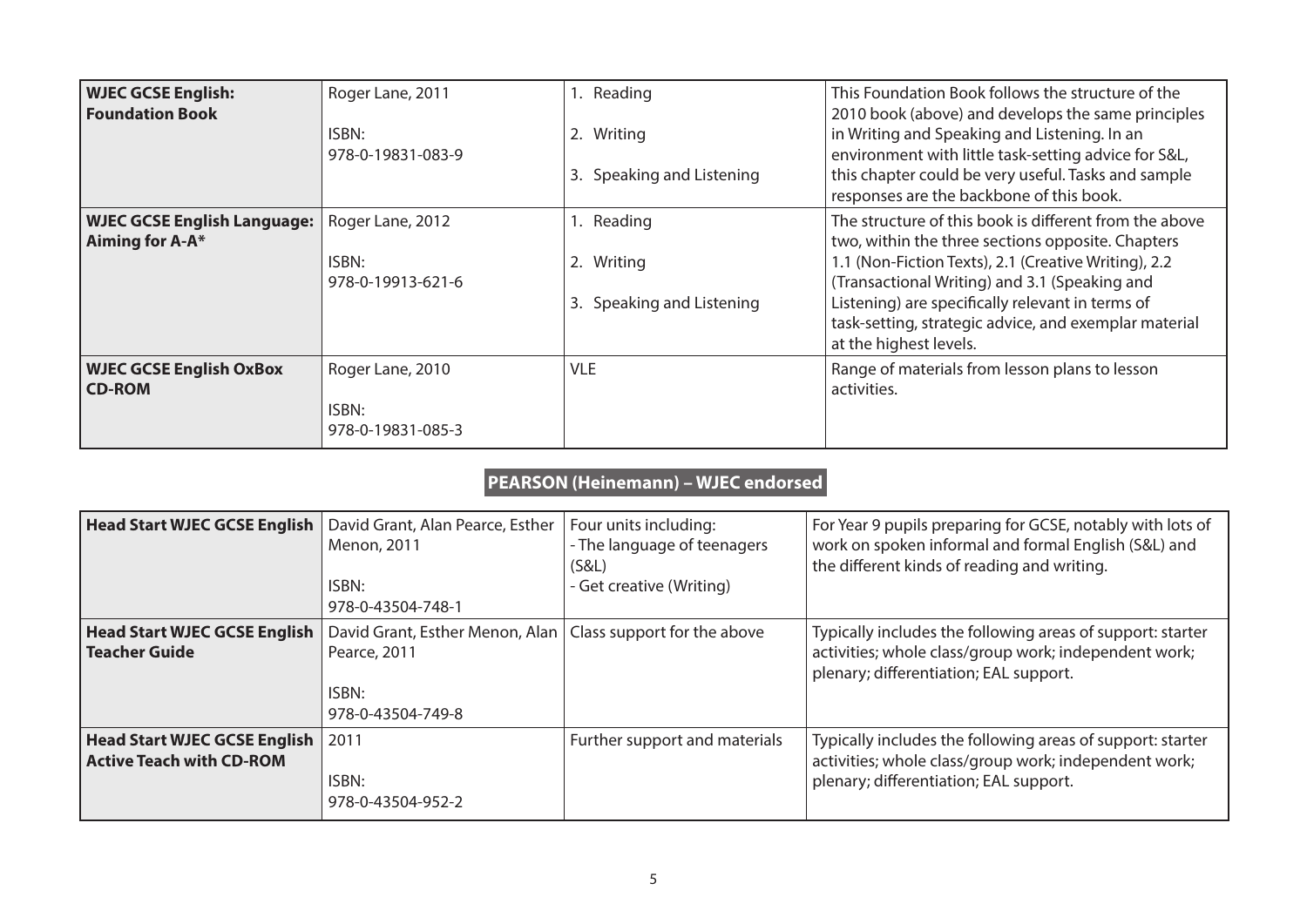| <b>WJEC GCSE English</b><br>and English Language:<br><b>Foundation</b>                         | Stuart Sage, Ted Snell, Nick<br>Duncan,<br>2010<br>ISBN:<br>978-0-43501-686-9              | Unit 1: Reading Non-Fiction<br><b>Texts</b><br>Unit 2: Writing Information and<br>Ideas<br>Unit 3: Studying Spoken<br>Language | Unit 1 deals with reading skills: locating and retrieving<br>information; impressions; viewpoint and attitude;<br>intended audience; analysis of persuasive techniques;<br>comparison and evaluation of ideas.<br>Unit 2 covers: informal letters; formal letters; reports;<br>articles; leaflets; speeches; reviews.<br>Includes lesson plans; support for EAL students. |
|------------------------------------------------------------------------------------------------|--------------------------------------------------------------------------------------------|--------------------------------------------------------------------------------------------------------------------------------|---------------------------------------------------------------------------------------------------------------------------------------------------------------------------------------------------------------------------------------------------------------------------------------------------------------------------------------------------------------------------|
| <b>WJEC GCSE English and</b><br><b>English Language Foundation</b><br><b>Teacher Guide</b>     | 2010<br>ISBN:<br>978-0-43501-688-3                                                         | Further support and materials                                                                                                  | Includes lesson plans; support for EAL students.                                                                                                                                                                                                                                                                                                                          |
| <b>WJEC GCSE English and</b><br><b>English Language Foundation</b><br><b>Revision Workbook</b> | Paula Adair, 2011<br>ISBN:<br>978-0-43502-755-1                                            | 'Skills to raise grades'                                                                                                       | Recommended for direct use by students. Focus on skills<br>and features of WJEC 2012 specification.                                                                                                                                                                                                                                                                       |
| <b>WJEC GCSE English and</b><br><b>English Language Higher</b>                                 | Barry Childs, Ken Elliott, Nick<br>Duncan, Stuart Sage, 2010<br>ISBN:<br>978-0-43501-687-6 | Unit 1: Reading Non-Fiction<br>Texts<br>Unit 2: Writing Information and<br>Ideas<br>Unit 3: Studying Spoken<br>Language        | Unit 1 deals with reading skills: locating and retrieving<br>information; impressions; viewpoint and attitude;<br>intended audience; analysis of persuasive techniques;<br>comparison and evaluation of ideas.<br>Unit 2 covers: informal letters; formal letters; reports;<br>articles; leaflets; speeches; reviews.                                                     |
| <b>WJEC GCSE English and</b><br><b>English Language Higher</b><br><b>Teacher Guide</b>         | 2010<br>ISBN:<br>978-0-43501-689-0                                                         | Further support and materials                                                                                                  | Includes lesson plans; support for EAL students.                                                                                                                                                                                                                                                                                                                          |
| <b>WJEC GCSE English and</b><br><b>English Language Higher</b><br><b>Active Teach CD-ROM</b>   | 2010<br>ISBN:<br>978-0-43503-232-6                                                         | Further support and materials                                                                                                  | Typically includes the following areas of support: starter<br>activities; whole class/group work; independent work;<br>plenary; differentiation; EAL support.                                                                                                                                                                                                             |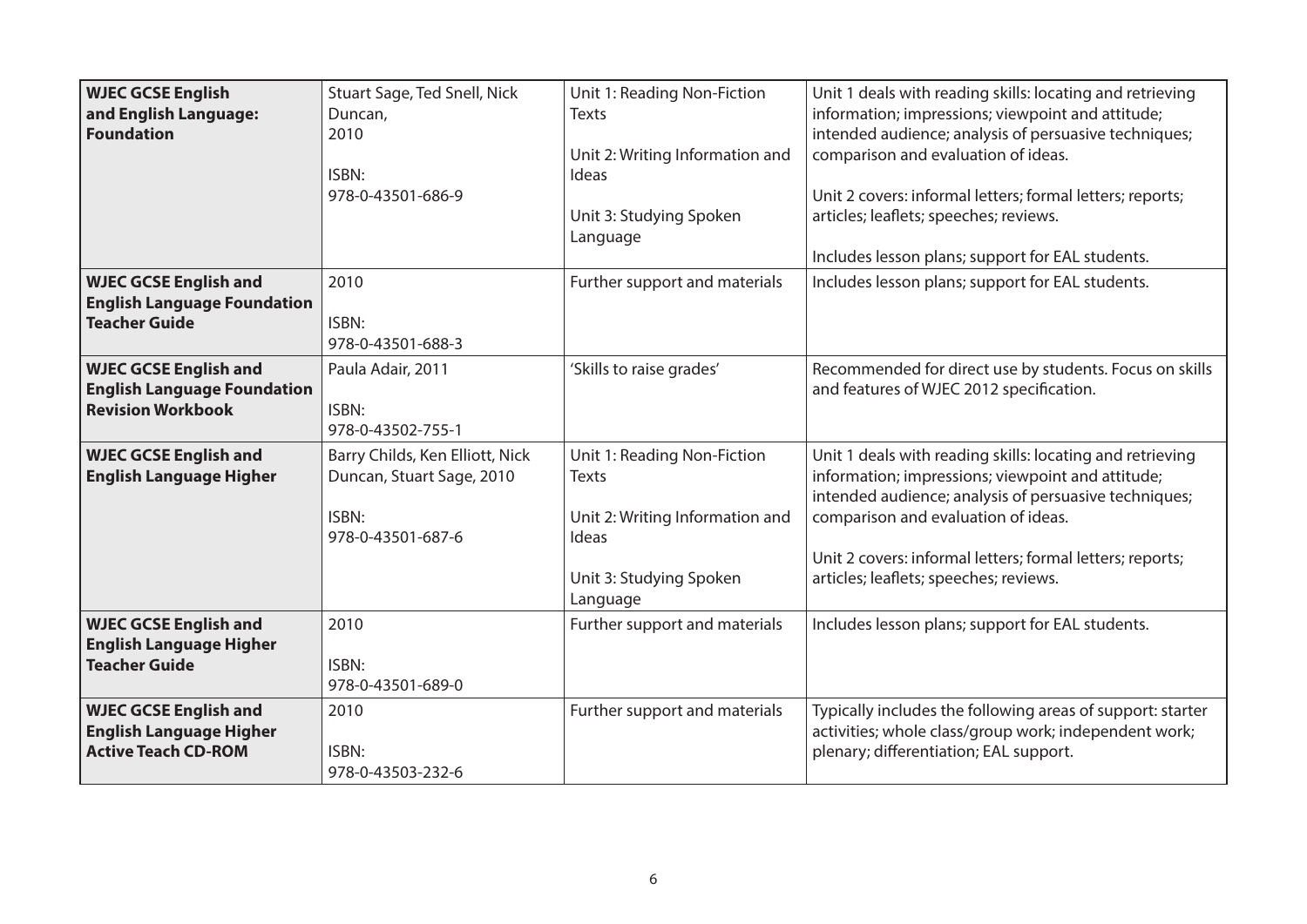| <b>WJEC GCSE English and</b><br><b>English Language Higher</b><br><b>Revision Workbook</b>       | Natalie Simpson, 2011<br>ISBN:<br>978-0-43502-756-8                                        | Unit 1: Reading Non-Fiction<br>Texts<br>Unit 2: Writing Information and<br>Ideas | Unit 1 deals with reading skills: locating and retrieving<br>information; impressions; viewpoint and attitude;<br>intended audience; analysis of persuasive techniques;<br>comparison and evaluation of ideas.<br>Unit 2 covers: informal letters; formal letters; reports;<br>articles; leaflets; speeches; reviews.                                                                                                                                                                                                          |
|--------------------------------------------------------------------------------------------------|--------------------------------------------------------------------------------------------|----------------------------------------------------------------------------------|--------------------------------------------------------------------------------------------------------------------------------------------------------------------------------------------------------------------------------------------------------------------------------------------------------------------------------------------------------------------------------------------------------------------------------------------------------------------------------------------------------------------------------|
| <b>WJEC GCSE English and</b><br><b>English Language In-Class</b><br><b>Revision Teacher Pack</b> | Paula Adair & Natalie Simpson,<br>2011<br>ISBN:<br>978-0-43502-757-5                       | Further support and materials                                                    | Unit 1 deals with reading skills: locating and retrieving<br>information; impressions; viewpoint and attitude;<br>intended audience; analysis of persuasive techniques;<br>comparison and evaluation of ideas.<br>Unit 2 covers: informal letters; formal letters; reports;<br>articles; leaflets; speeches; reviews.                                                                                                                                                                                                          |
| <b>GCSE English for WJEC</b><br><b>Student Book</b>                                              | Ken Elliott, Ted Snell, Barry<br>Childs, Don Astley,<br>2007<br>ISBN:<br>978-0-43536-804-3 | Sections 1 and 2: Reading<br>Sections 3 and 4: Writing                           | Reading focuses successively on: locating and retrieving<br>information; personal response; character response; the<br>craft of the writer, empathetic response; impressions<br>and images; viewpoint and attitude; intended audience;<br>analysis of persuasive techniques; comparison and<br>evaluation of texts.<br>Writing focuses successively on: descriptive writing;<br>personal and narrative writing; and transactional writing<br>(informal and formal letters; reports; articles; leaflets;<br>speeches; reviews). |

#### **CGP Publications (WJEC-specific, but not endorsed) Supporting 2012-2015 higher and foundation tiers**

| <b>GCSE WJEC English Reading</b> | Foundation Level        | Workbooks | Purpose and audience; following an argument;      |
|----------------------------------|-------------------------|-----------|---------------------------------------------------|
| Non-Fiction Texts: The           | ISBN: 978-1-84762-106-1 |           | presentation and layout; writing techniques; exam |
| Workbook                         |                         |           | techniques.                                       |
|                                  | Higher Level            |           |                                                   |
|                                  | ISBN: 978-1-84762-109-2 |           |                                                   |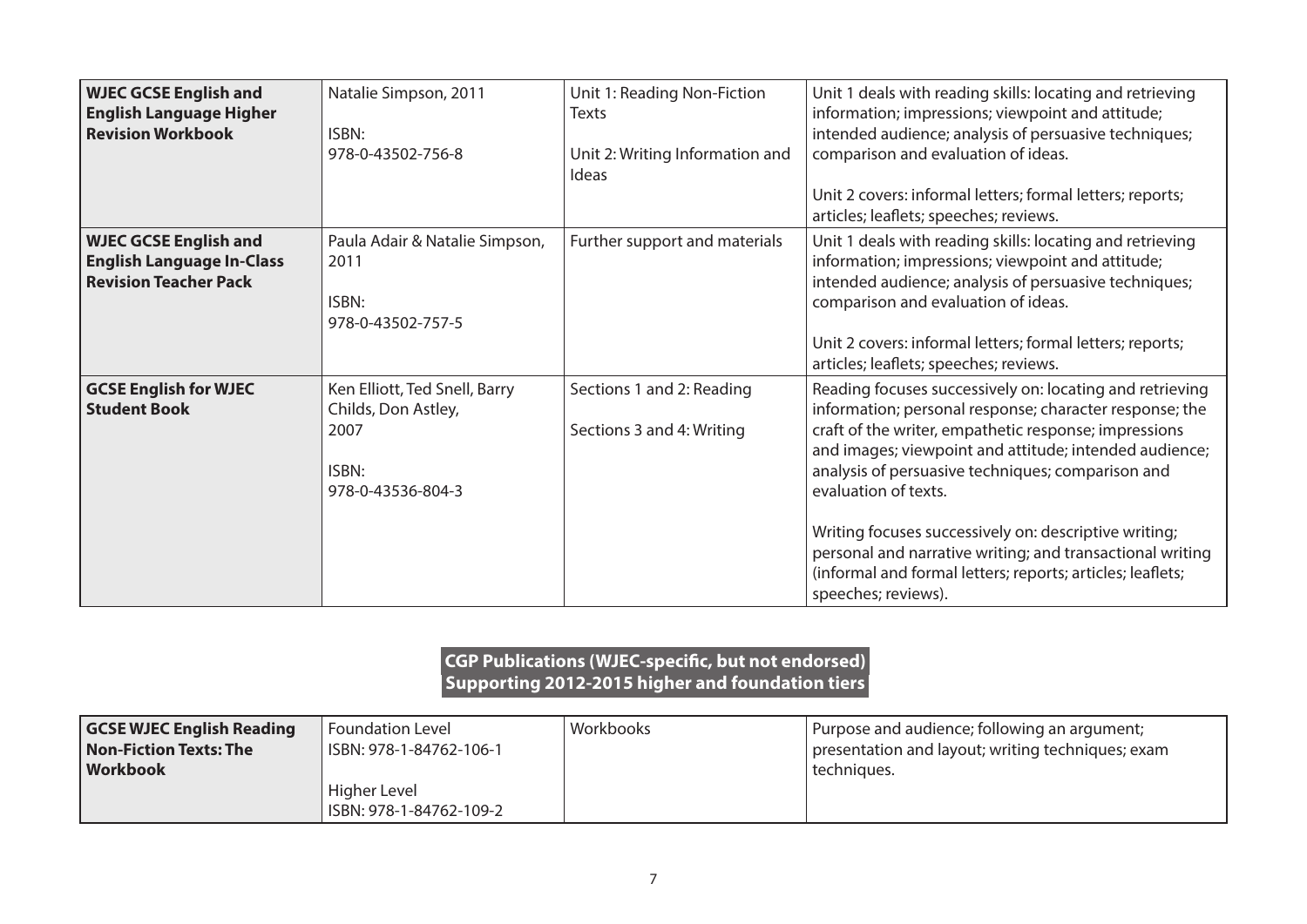| <b>GCSE WJEC English Reading</b><br><b>Non-Fiction Texts: The Study</b><br>Guide    | <b>Foundation Level</b><br>ISBN: 978-1-84762-105-4<br>Higher Level<br>ISBN: 978-1-84762-108-5 | Study guides                 | Purpose and audience; following an argument;<br>presentation and layout; writing techniques; exam<br>techniques. |
|-------------------------------------------------------------------------------------|-----------------------------------------------------------------------------------------------|------------------------------|------------------------------------------------------------------------------------------------------------------|
| <b>GCSE WJEC English Reading</b><br><b>Non-Fiction Texts: Answer</b><br><b>Book</b> | <b>Foundation Level</b><br>ISBN: 978-1-84762-107-8<br>Higher Level<br>ISBN: 978-1-84762-110-8 | Answer books (for Workbooks) | Answer booklet to accompany the workbook.                                                                        |

### **PROOF-READING and EDITING at GCSE Possible resources for teachers (raising awareness)**

| <b>Proofreading, Revising &amp;</b><br><b>Editing Skills: Success in</b>                 | Learning Express, 2003                          | For teacher reference | Full of practical exercises and references to proofing and<br>editing skills. |
|------------------------------------------------------------------------------------------|-------------------------------------------------|-----------------------|-------------------------------------------------------------------------------|
| 20 Minutes a Day                                                                         | ISBN:<br>978-1-57685-466-2                      |                       |                                                                               |
| <b>The Pocket Book of</b><br><b>Proofreading: A guide to</b><br>freelance proofreading & | William Critchley, First English<br>Books, 2007 | For teacher reference | Full of practical exercises and references to proofing and<br>editing skills. |
| copy-editing                                                                             | 978-0-95514-372-4                               |                       |                                                                               |

## **BASIC WRITING SKILLS**

 **Recent publications of possible interest to teachers** 

| <b>Fix Writing Accuracy</b>                                   | Glynderwen Education, 2014              | Spelling, punctuation and     | Exercises and explanations on every page covering a              |
|---------------------------------------------------------------|-----------------------------------------|-------------------------------|------------------------------------------------------------------|
|                                                               | ISBN:                                   | grammar, sentence structure - | full range of features in each area of sentence structure,       |
|                                                               | 978-0-95401-317-2                       | student workbook              | paragraphing, spelling and grammar.                              |
| <b>GCSE English Writing Skills:</b><br><b>The Study Guide</b> | CGP, 2012<br>ISBN:<br>978-1-84762-890-9 | Study guide and workbook      | Covers writing about texts; non-fiction and creative<br>writing. |